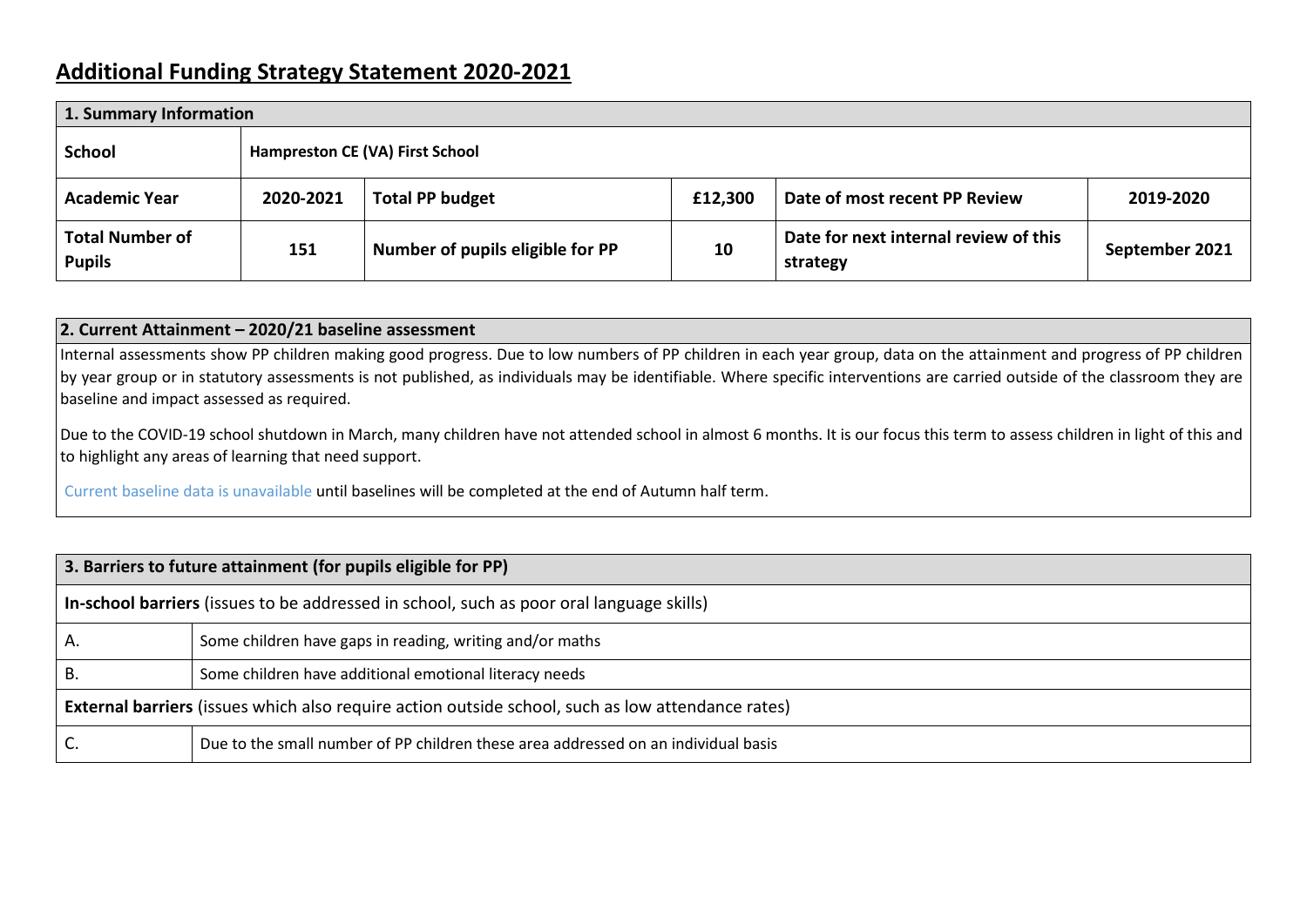| 4. Desired outcomes (Desired outcomes and how they will be |                                                                                                                   | <b>Success criteria</b>                                                                                 |  |
|------------------------------------------------------------|-------------------------------------------------------------------------------------------------------------------|---------------------------------------------------------------------------------------------------------|--|
| measured)                                                  |                                                                                                                   |                                                                                                         |  |
|                                                            | All children eligible for PP will make at least expected progress from                                            | Assessment evidence shows that all children eligible for PP make at least expected progress from their  |  |
| A.                                                         | their baseline in reading, writing and maths                                                                      | individual starting points.                                                                             |  |
|                                                            |                                                                                                                   | Where appropriate challenge enables children to reach greater depth.                                    |  |
| B.                                                         |                                                                                                                   | Children have a successful transition from nursery schools.                                             |  |
|                                                            | Children's emotional literacy needs are met enabling them to engage<br>positively with all aspects of school life | Children have a successful transition to Middle school.                                                 |  |
|                                                            |                                                                                                                   | Children are supported in returning to school after the COVID-19 shutdown.                              |  |
|                                                            |                                                                                                                   | Children's attendance is in line with whole school target of 96%                                        |  |
|                                                            |                                                                                                                   | Children feeling more confident to participate fully in school life and take risks with their learning. |  |
| C.                                                         | Any additional needs are supported effectively and enable the children                                            | Children's individual plans are bespoke and successfully address individual barriers.                   |  |
|                                                            | to thrive                                                                                                         |                                                                                                         |  |

# **5. Planned expenditure**

### **Academic year 2020/21**

The three headings below enable the school to demonstrate how they are using the Pupil Premium to improve classroom pedagogy, provide targeted support and support whole school strategies

### **i. Quality of teaching for all**

| <b>Desired outcome</b>                                                                                                    | Chosen action/approach                                                                                                                                                                                                                                                                                 | What is the evidence and rationale for<br>this choice?                                                                                                                                                                                                                                                                                                                                                               | How will you ensure it is<br>implemented well?                                                            | <b>Staff lead</b>               | When will you review<br>implementation?                  |
|---------------------------------------------------------------------------------------------------------------------------|--------------------------------------------------------------------------------------------------------------------------------------------------------------------------------------------------------------------------------------------------------------------------------------------------------|----------------------------------------------------------------------------------------------------------------------------------------------------------------------------------------------------------------------------------------------------------------------------------------------------------------------------------------------------------------------------------------------------------------------|-----------------------------------------------------------------------------------------------------------|---------------------------------|----------------------------------------------------------|
| A. All children eligible for<br>PP will make at least<br>expected progress from<br>their baseline in writing<br>and maths | Develop the teaching of<br>mathematical reasoning following<br>staff training that was unable to be<br>delivered last year<br>Develop effective use of writing<br>journals following staff meetings<br>and regular 'book looks'<br>Develop new staff to enable them<br>to become quality practitioners | EEF toolkit shows that QFT has the largest<br>impact on pupil engagement and<br>progress: 'Quality of teaching is the single<br>most important driver of pupil attainment<br>and a range of other positive outcomes.<br>Maximising the quality of teaching<br>through the effective deployment and<br>development of teachers and teaching<br>assistants will therefore be at the top of<br>any school's priorities' | Learning walks and book<br>scrutinies focused on PP<br>children<br>NQT training and mentoring<br>sessions | <b>TW</b><br><b>RM</b><br>TW/HT | Half termly<br>Weekly meetings<br>Termly training events |
|                                                                                                                           |                                                                                                                                                                                                                                                                                                        |                                                                                                                                                                                                                                                                                                                                                                                                                      |                                                                                                           | <b>Total Budget Cost</b>        | £350 recources<br>£1170 QfT/mentoring<br>sessions        |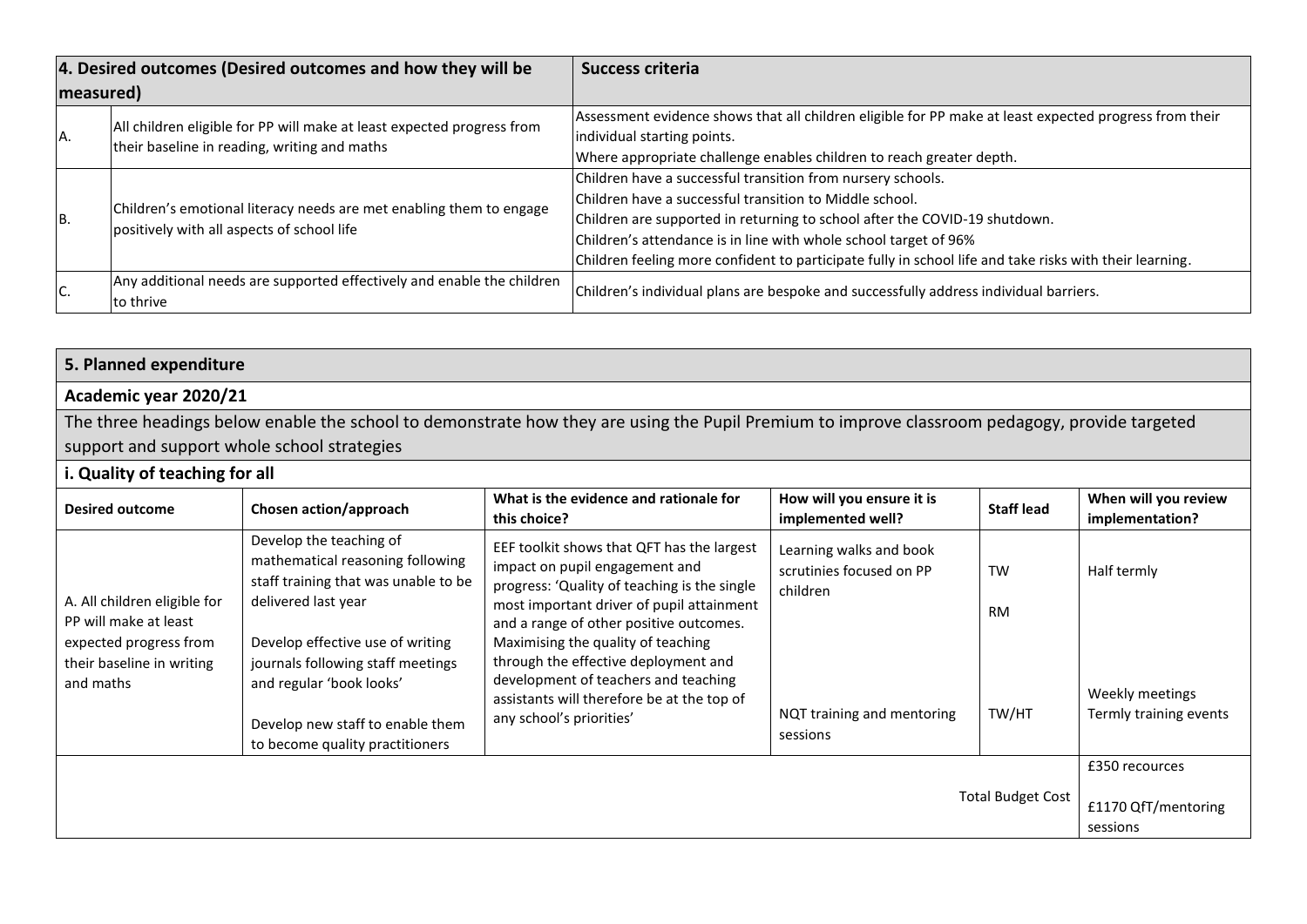| ii. Targeted support                                                                                                               |                                                                                                                                                                                                                                   |                                                                                                                                                                                                                                    |                                                                                                                                                                                                                                                                                                                                                                   |                                                                                       |                                                                                                          |
|------------------------------------------------------------------------------------------------------------------------------------|-----------------------------------------------------------------------------------------------------------------------------------------------------------------------------------------------------------------------------------|------------------------------------------------------------------------------------------------------------------------------------------------------------------------------------------------------------------------------------|-------------------------------------------------------------------------------------------------------------------------------------------------------------------------------------------------------------------------------------------------------------------------------------------------------------------------------------------------------------------|---------------------------------------------------------------------------------------|----------------------------------------------------------------------------------------------------------|
| <b>Desired outcome</b>                                                                                                             | Chosen action/approach                                                                                                                                                                                                            | What is the evidence and rationale for<br>this choice?                                                                                                                                                                             | How will you ensure it is<br>implemented well?                                                                                                                                                                                                                                                                                                                    | <b>Staff lead</b>                                                                     | When will you review<br>implementation?                                                                  |
| A. All children eligible for<br>PP will make at least<br>expected progress from<br>their baseline in reading,<br>writing and maths | Weekly phonics intervention<br>Weekly reading intervention<br>Weekly maths intervention<br>Weekly writing intervention<br>Develop the role of supporting<br>teachers that are able to deliver<br>targeted interventions to pupils | The school's outcomes show a lower %<br>of PP children at expected levels than<br>non-PP.<br>The EEF toolkit shows that the use of<br>well researched targeted interventions<br>has a moderate impact on progress for<br>low cost. | Termly data reviews<br>Half termly individual plan<br>reviews<br>HT and JW deployed to give<br>support when needed<br>DC Pro data                                                                                                                                                                                                                                 | Class<br>teachers<br><b>RM</b><br>HT/JW<br>All Staff                                  | Termly<br>Half termly                                                                                    |
| B. Children's emotional<br>literacy needs are met<br>enabling them to engage<br>positively with all aspects<br>of school life      | Enhanced transition programme<br>Enhances school/home<br>communication<br>Emotional literacy support<br>Compass for life training                                                                                                 | The EEF toolkit research shows that<br>greater engagement with parents has a<br>moderate impact on pupil progress for a<br>moderate cost.                                                                                          | Reviewing opportunities to<br>build a rapport with middle<br>schools and nursery schools<br>Additional staff in EYFS in the<br>first 3 weeks of term to ensure<br>a smooth transition for<br>children, parents and staff<br>Monitor Marvellous Me and<br>Seesaw<br>Monitored through entry and<br>exit criteria<br>QfT through staff Compass for<br>Life training | <b>NH</b><br><b>RM</b><br>BP/SP<br>All Staff<br><b>RM</b><br>JW/HH/NJ<br>TW/All Staff | Termly<br>3 extra days for first 3<br>weeks<br>Twice per half term<br>Half termly<br><b>Autumn INSET</b> |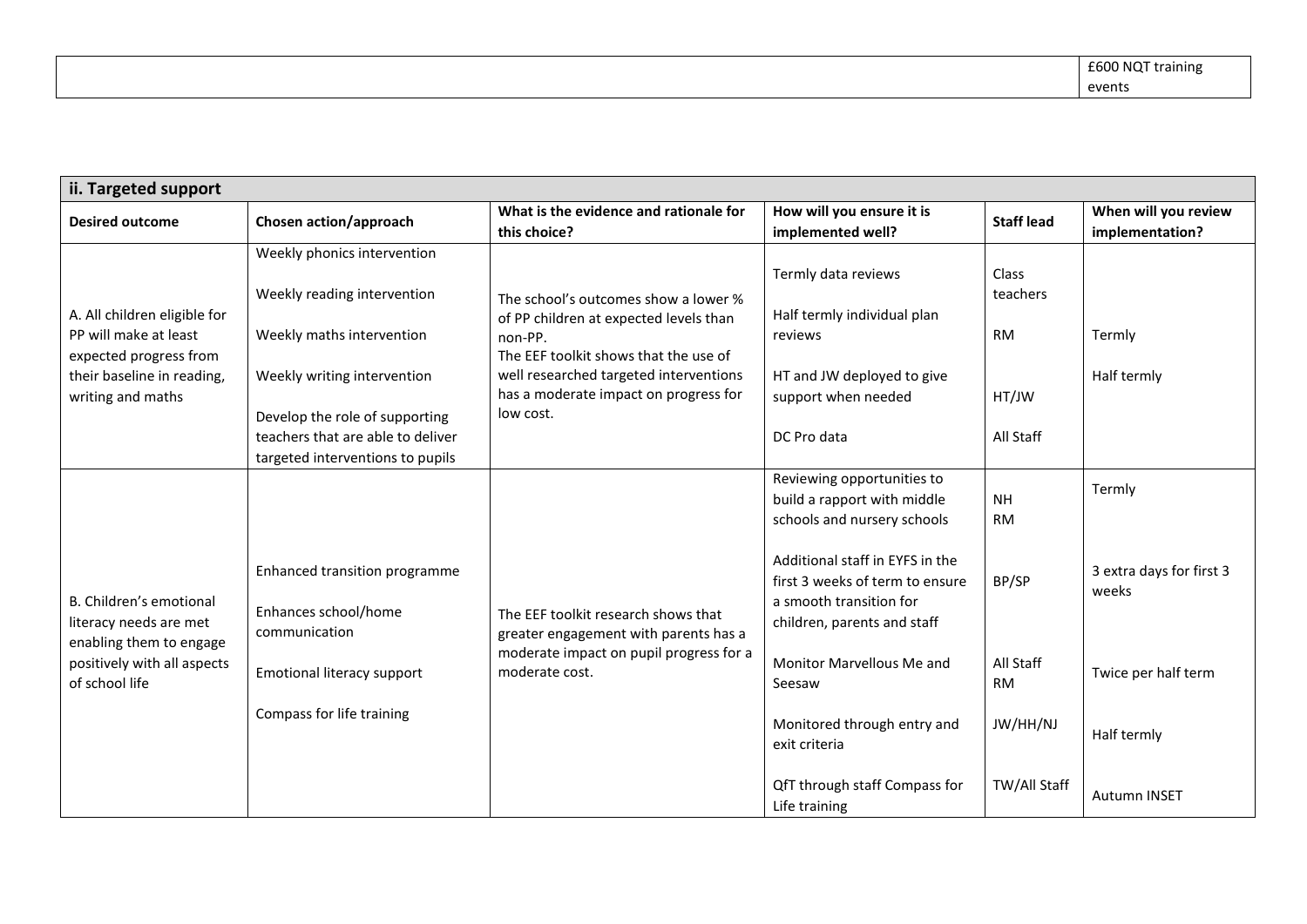| C. Any additional needs are<br>supported effectively and<br>enable the children to<br>thrive | Individual PP plans | Individual action plans will identify<br>individual barriers and be bespoke to<br>the child's individual needs. The plans<br>will also allow all staff to track progress<br>of PP children. | Monitor impact of plans | <b>RM</b>                 | Half termly                                                                                                                                 |
|----------------------------------------------------------------------------------------------|---------------------|---------------------------------------------------------------------------------------------------------------------------------------------------------------------------------------------|-------------------------|---------------------------|---------------------------------------------------------------------------------------------------------------------------------------------|
|                                                                                              |                     |                                                                                                                                                                                             |                         | <b>Total Budget Cost:</b> | £2100 ELSA cover<br>(£9 × 6 × 39)<br>£700 Supervision<br>£850 resources<br>£4500 QfT/TA<br>£1250 Compass for Life<br>training and resources |

| iii. Other approaches                                                                        |                                                                                                                                 |                                                                                                                                                                                                                                                                                                                                                                                                             |                                                                                                                                                |                   |                                         |
|----------------------------------------------------------------------------------------------|---------------------------------------------------------------------------------------------------------------------------------|-------------------------------------------------------------------------------------------------------------------------------------------------------------------------------------------------------------------------------------------------------------------------------------------------------------------------------------------------------------------------------------------------------------|------------------------------------------------------------------------------------------------------------------------------------------------|-------------------|-----------------------------------------|
| <b>Desired outcome</b>                                                                       | Chosen action/approach                                                                                                          | What is the evidence and rationale for<br>this choice?                                                                                                                                                                                                                                                                                                                                                      | How will you ensure it is<br>implemented well?                                                                                                 | <b>Staff lead</b> | When will you review<br>implementation? |
| C. Any additional needs<br>are supported effectively<br>and enable the children to<br>thrive | Uniform subsidy<br>Lunchtime sports clubs to boost<br>self-confidence and social skills<br>Financial support of access to trips | IFS researchers in collaboration with the<br>National Children's Bureau finds that<br>offering relatively disadvantaged<br>primary pupils in England a free, before-<br>school breakfast club can improve<br>pupils' academic attainment.<br>In accordance with our school charging<br>and remissions policy we offer subsidies<br>for families that need them throughout<br>the school year as they occur. | Students who need access to<br>these elements of support will<br>be provided them resulting in<br>engagement in the full life of<br>the school | <b>RM</b>         | Termly                                  |
| £1900 JSC<br>£500 uniform<br><b>Total Budget Cost:</b>                                       |                                                                                                                                 |                                                                                                                                                                                                                                                                                                                                                                                                             |                                                                                                                                                |                   | £495 trips/clubs etc                    |

Funding Income | £12,300